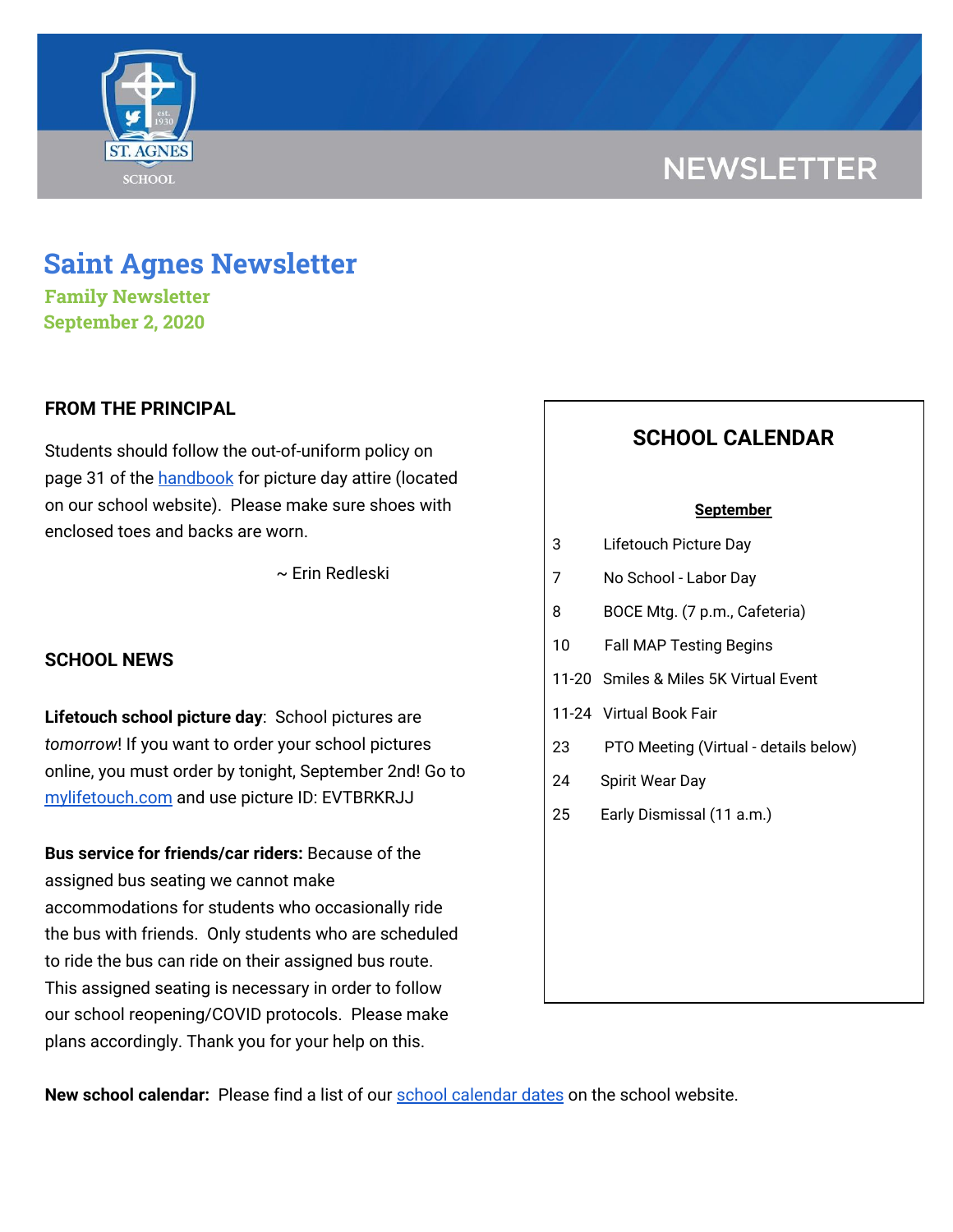**School Office Reminder:** If your child is going to be late or absent from school, please remember to notify the school office by 8:15. You can call (859-261-0543) or email [\(office@saintagnes.com\)](mailto:office@saintagnes.com) - Thank you!

**School Masses:** Only Saint Agnes students and staff may attend school Masses. Unfortunately, we cannot accommodate seating for parents and outside guests at this time.

**Virtual Bookfair:** Our Book Fair is online from Sept. 11-24! Support our school and help your child discover new books, favorite characters, value packs, and more! Orders are delivered right to your home and you can take advantage of FREE shipping on book-only purchases over \$25. It's a new school year... let's instill a new-found love of reading! Order at <https://www.scholastic.com/bf/stagnesschool8>

## **PTO NEWS**

**PTO Meeting:** The PTO Executive Committee, Amy Lantz, Nancy Schrand-Ditrick and Rebecca Gearing , would like to wish everyone a great school year. As we know things will look different this year, the PTO will continue our mission to support the students and teachers of Saint Agnes. The PTO is looking for fresh faces and any assistance for the upcoming 2020-2021 school year. We are looking for committee members and chairs as well as a Vice President to complete the executive board. With many of our usual events on hold, we are interested in new ideas and concepts both to continue to build our community and fundraisers. If you'd like to help or interested in learning more, please contact Amy Lantz at Amykilgore18@gmail.com or 513-378-3602. The PTO typically meets every other month at 7:00 pm. Our first meeting for this year will be Wednesday September 23 at 7:00. The Zoom.com invitation is <https://us04web.zoom.us/j/76992703089?pwd=bjlTc3MrYmhaMU5mOTRya0UvbnMwUT09> Password fbs2Br

**Room Parents/Homeroom Helpers:** It's that time of year again to sign up to be a Room Parent or Homeroom Helper for your child's classroom. Please consider doing this as the kids and teachers need your support! This year may look a little different as we may be helping from a far for the first semester due to the Covid-19 situation, but help is still needed. The form is attached [here.](https://school.saintagnes.com/wp-content/uploads/2020/09/Room-Parent-Signup-2020-21-Final.pdf) Please note that you MUST be Virtus-certified to be either a Room Parent or Homeroom Helper. If you have any questions, please feel free to email Carlene Brungs at cibrungs@fuse.net.

### **PARISH NEWS**

**2020 Smiles and Miles 5K Run/Walk and Frog Hop Family Challenge:** Don't forget to sign up! September 4th is the last day to sign up to guarantee getting a t-shirt. Both VIRTUAL events will take place between Friday, Sept. 11 – Sunday, Sept. 20 with a lot of flexibility for you to work it into your schedule. Click the link below for information about the event & to sign up. Join us for some FITNESS, FUN, & FRIENDLY COMPETITION! **[Smiles20.givesmart.com](https://l.facebook.com/l.php?u=http%3A%2F%2Fsmiles20.givesmart.com%2F%3Ffbclid%3DIwAR0BNF_Ph9vvqu8nj8qXiE25_KlwCBQ-AsIirw2D_MJzpKNjNRBb_l7JGHY&h=AT1c3cI-YE6FMM-8cLnAYBW7dMGnnGqZ5Wm2RBxMOYbY90XqMtCk-NFs9z7h5yg5yfPz-5T9lIyiXhW2BSPtZ9QesXCtHDSIcowZ0yh0wNCt1f80qxBoL3JXb0mkDgx2RAKz&__tn__=-UK-R&c[0]=AT3KtYJxVm-8VrfAtfrsRHAKnM_StFhzIxBdgB8fRS4Jn9B0udzdDi-4h2rf8zI1GIXnLsXAk8D295-Rv_OEPwGgofBWqaKe-LlvNU6W3EqDWYwn6hX4Mm8mNRocstF_3-LlUsyhlN3kFNygKN2_tgdqgB1qHMCViuXBMJXfG2p8dogoW5oegg)**

#### **Mission Statement of Saint Agnes School**

Saint Agnes School exists to provide excellence in Catholic education while inspiring and empowering our students to live the Gospel message of Jesus Christ. As compassionate and faithful Christians, we continue to pursue our spiritual journey, achieve our highest academic potential, and be stewards of the Catholic faith to others.